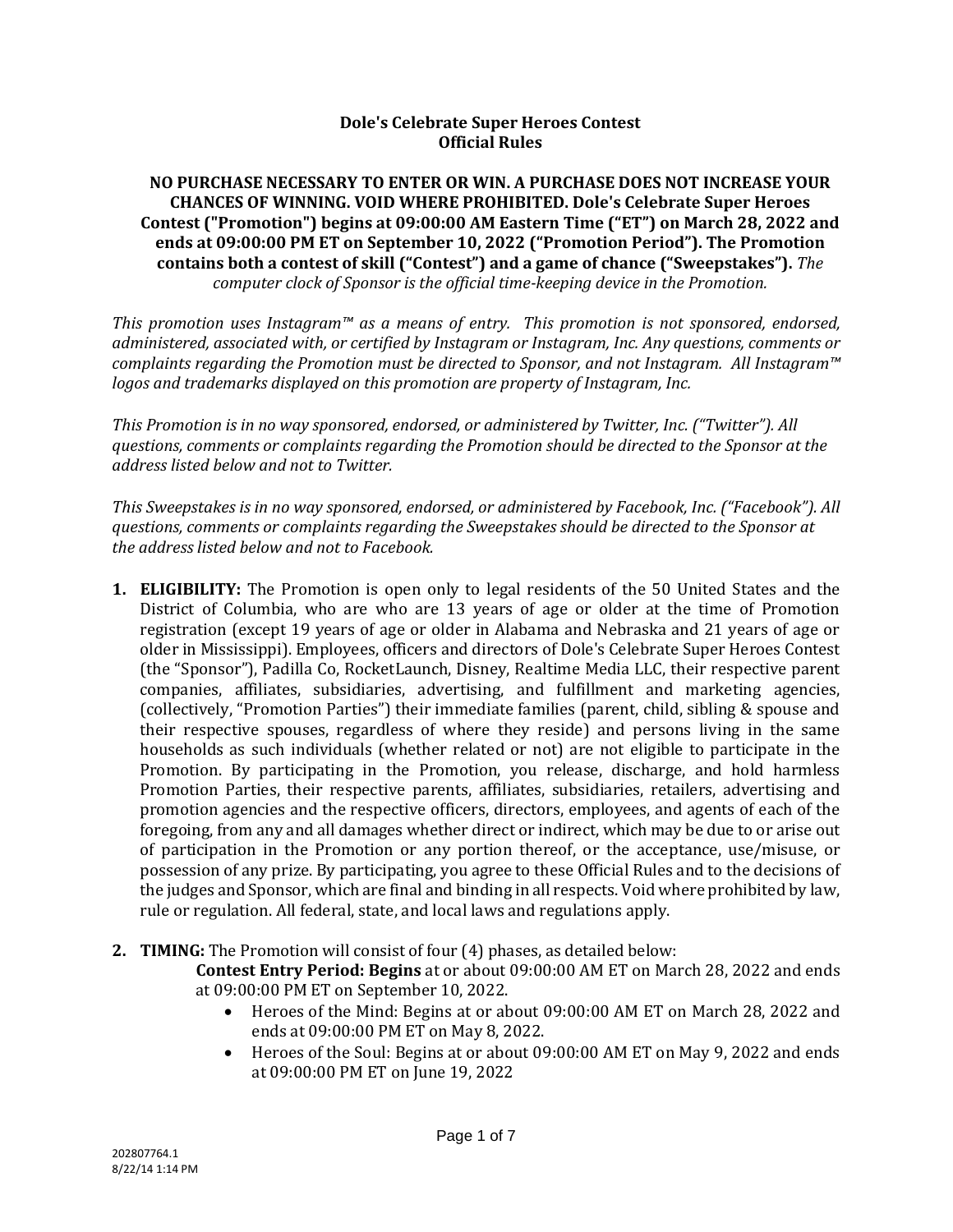- Heroes of the Heart: Begins at or about 09:00:00 AM ET on June 20, 2022 and ends at 09:00:00 PM ET on July 31, 2022
- Heroes of the Home: Begins at or about 09:00:00 AM ET on August 1, 2022 and ends at 09:00:00 PM ET on September 10, 2022.
- **Contest Wrap Up Period:** Begins at or about 09:00:00 AM ET on September 11, 2022 and ends at 09:00:00 PM ET on September 30, 2022.
- **Winner Announcement:** The Grand Prize Winner will be announced on or about October 3, 2022.

#### **3. HOW TO PARTICIPATE:**  -**Method #1 Entering via Instagram:** To enter the contest, the user must post a

picture showing how they or someone they know have been heroic within their community. If nominating someone else: (a) get Nominee's consent prior to entry and (b) ensure Nominee is eligible to receive prize if a winner. Users must post a photo, tagging the brand, including a caption and using the campaign hashtag(s). You will be required to login to Instagram and to accept the Instagram permissions. You will be asked to use the Instagram application on your mobile device to snap and upload photos. Users will be required to post "original posts" (i.e., posts they make directly on their account vs. "commenting" on another user's post). Along with your photo (accepted file formats JPG, PNG, GIF) users will need to tag @dolepics, and use the unique campaign hashtag #CelebrateSuperHeroes and the hashtag #Contest (mandated by Instagram). Entrants must have a public account to be entered. For the caption of each submitted photo, enter an appropriate descriptive text along with the hashtag "#CelebrateSuperHeroes," (collectively the photo and associated text or other materials are your "Entry").

**-Method #2 Entering via Twitter:** To enter the contest, the user must post a picture showing how they or someone they know have been heroic within their community. If nominating someone else: (a) get Nominee's consent prior to entry and (b) ensure Nominee is eligible to receive prize if a winner. Users must post a photo, tagging the brand, including a caption, and using the campaign hashtag(s). You will be asked to use the Twitter application on your mobile device to snap and upload photos. Users will be required to post "original posts" (i.e., posts they make directly on their account vs. "commenting" on another user's post). Along with your photo (accepted file formats JPG, PNG, GIF) users will need to tag @doletweets, and use the unique campaign hashtag #CelebrateSuperHeroes, and the hashtag #Contest. Entrants must have a public account to be entered. For the caption of each submitted photo, enter an appropriate descriptive text along with the hashtag "#CelebrateSuperHeroes," (collectively the photo and associated text or other materials are your "Entry").

**-Method #3 Entering via Facebook:** To enter the contest, the user must post a picture showing how they or someone they know have been heroic within their community. If nominating someone else: (a) get Nominee's consent prior to entry and (b) ensure Nominee is eligible to receive prize if a winner. Users will be asked to comment on the approved promotion post by Dole. The user will then be able to post a photo and comment tagging the brand, including a caption and using the campaign hashtag(s). You will be asked to use the Facebook application to snap and upload photos. Along with your photo (accepted file formats JPG, PNG, GIF) users will need to tag @dole, and use the unique campaign hashtag #CelebrateSuperHeroes, and the hashtag #Contest. Entrants must have a public account to be entered. For the caption of each submitted photo, enter an appropriate descriptive text along with the hashtag #CelebrateSuperHeroes (collectively the photo and associated text or other materials are your "Entry")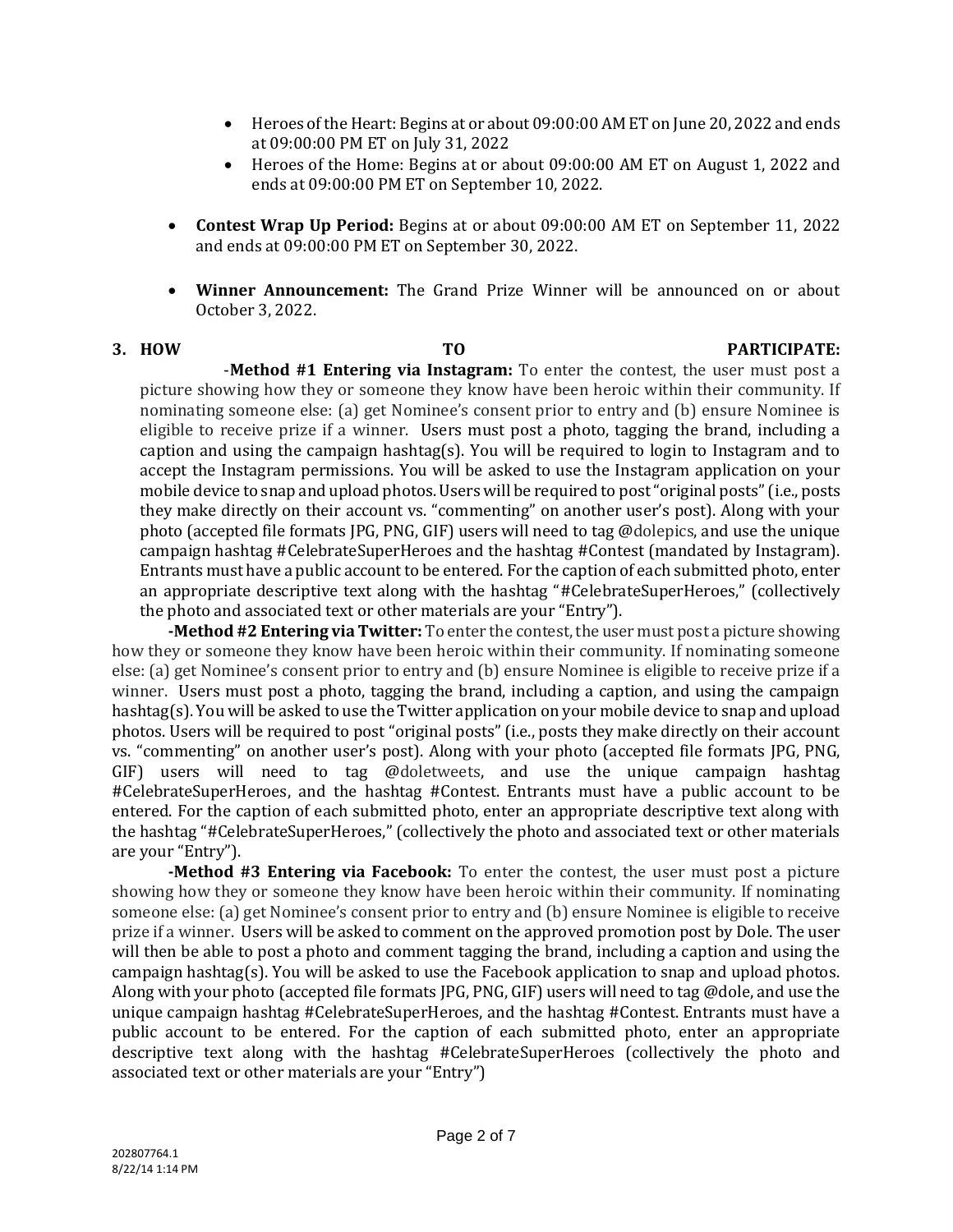#### **Limit of one (1) Entry per person, per email address throughout the Promotion Period.**

By submitting an Entry, you hereby grant permission for your Entry to be posted on Dole.com/Disney or other websites and used in promotional efforts. You agree that Promotion Parties are not responsible for any unauthorized use of Entries by third parties. Promotion Parties do not guarantee the posting of any Entry. You agree that you will not use the Entry for any other purpose, including, without limitation, posting the Entry to any online social networks (other than for entry into this Promotion), without the express consent of Sponsor in each instance.

By submitting an Entry, you represent and warrant that the work submitted is original to you and that neither it nor its contents infringes upon or violates the rights of any third party. If your entry nominates someone else, you must (a) get Nominee's consent prior to entry and (b) ensure Nominee is eligible to receive prize if a winner. If your Entry includes likenesses of third parties (such as, but not limited to makeup artist or subject) or contains elements not owned by you (such as, but not limited to, company logos) you must be able to provide legal releases for such use in a form satisfactory to Sponsor or your Entry will be disqualified. Entries may not defame or invade the publicity rights or privacy of any person, living or deceased, or otherwise infringe upon any person's personal or proprietary rights.

**REQUIREMENTS OF CONTEST ENTRIES:** Entries may not contain, as determined by the Sponsor, in its sole discretion, any content that:

- Is sexually explicit; unnecessarily violent or derogatory of any ethnic, racial, gender, religious, professional or age group; profane or pornographic; contains nudity;
- Promotes alcohol, illegal drugs, tobacco, firearms/weapons (or the use of any of the foregoing); promotes any activities that may appear unsafe or dangerous; promotes any particular political agenda or message;
- Is obscene or offensive; endorses any form of hate or hate group;
- Appears to duplicate any other submitted contest entries;
- Defames, misrepresents, or contains disparaging remarks about other people or companies;
- Contains trademarks, logos, or trade dress (such as distinctive packaging or building exteriors/interiors) owned by others, without permission;
- Contains any personal identification, such as license plate numbers, personal names, email addresses or street addresses;
- Contains copyrighted materials owned by others (including photographs, sculptures, paintings, and other works of art or images published on or in websites, television, movies, or other media), without permission;
- Contains any individual other than you and/or any materials embodying the names, likenesses, voices, or other indicia identifying any person, including, without limitation, celebrities and/or other public or private figures, living or dead, without providing legal releases for such use in a form satisfactory to Sponsor;
- Contains look-alikes of celebrities or other public or private figures, living or dead;
- Communicates messages or images inconsistent with the positive images and/or good will to which Sponsor wishes to associate; and/or
- Violates any law.

By submitting an Entry, you represent and warrant that your Entry is original to you, that the Entry has not been previously published, has not won previous awards and that neither it nor its contents infringes upon or violates the rights of any third party, including any copyrights,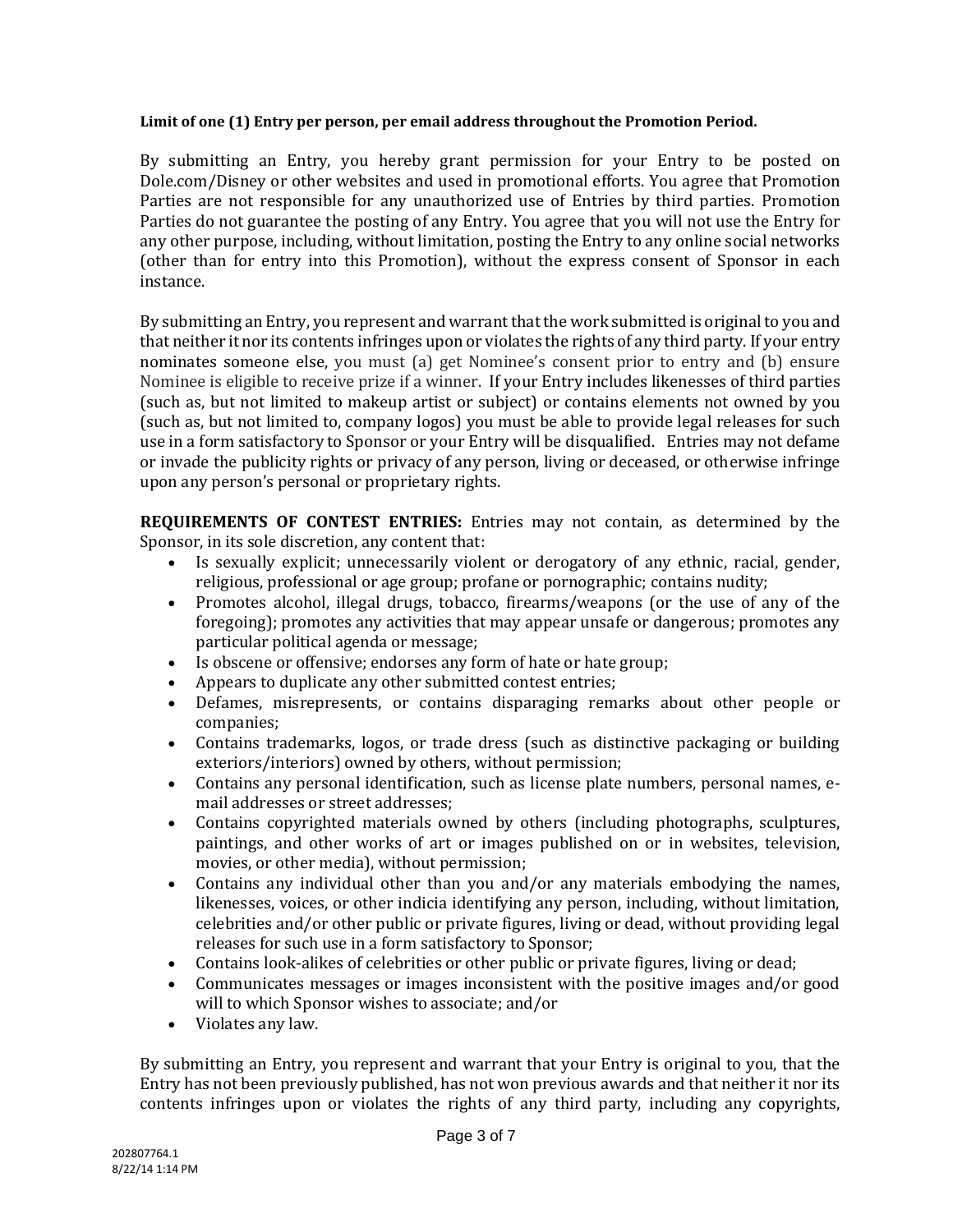trademarks, rights of privacy, publicity, or other intellectual property. By submitting an Entry, you warrant and represent that you consent to the submission and use of the Entry in the Contest and to its use as otherwise set forth herein.

By submitting an Entry, you acknowledge and agree that Sponsor may receive other Entries under this Promotion that may be similar or identical to the Entry submitted by you, and you waive any and all claims you may have had, may have, and/or may have in the future, that any other Entry reviewed and/or used by Sponsor may be similar to your Entry and you understand that you will not be entitled to any compensation because of Sponsor's use of such other similar or identical material.

- **4. JUDGING:** Begins at or about 09:00:00 AM ET on March 28, 2022 and ends at 09:00:00 PM ET on September 11, 2022. The judging panel, selected by the Sponsor, will score each Entry up to the maximum amount of points allowed. Judging will be based on the following criteria:
	- Meaningful Story: who or what their superpower helps, their impact in the community (50%)
	- Image: quality of image, creativity, how they show their superpower (25%)
	- Mandatories: use of campaign hashtags and tags Dole (25 %)

Entries that do not contain all required entry information or are considered inappropriate for any reason are not eligible. Every six (6) weeks there will be two (2) winners chosen. Of the eight (8) winners, one will be chosen as the Grand Prize winner at the end. The eight (8) entries with the highest score will be deemed the potential winners. [Note: This may change depending on the number of winners.] From those 8, the entry with the highest score from the Judges will be deemed the potential Grand Prize winner. In the event of a tie, an additional "tie-breaking" judge will be brought in to evaluate the tied entries, based on the Judging Criteria above. Sponsor reserves the right not to award all prizes or to choose fewer than nine (9) if, in its sole discretion, it does not receive a sufficient number of eligible and qualified Entries. Prize awards are subject to verification of eligibility and compliance with these Official Rules.

- **5. WINNER NOTIFICATION:** Potential winners will receive prize notification via email and/or phone call, within two (2) days of the winner's selection or as soon thereafter as reasonably practicable. The potential Grand Prize winner will also be sent an Affidavit of Eligibility/Liability Release and an IRS W9 Form via email. All forms must be completed, signed, notarized, and returned to Administrator within seven (7) days of date of issuance. The potential winner then and only then becomes the "winner." If such potential winner cannot be contacted within a reasonable time period, if the potential winner is ineligible, if any notification is returned undeliverable, or if the potential winner otherwise fails to fully comply with these Official Rules, he/she will forfeit that prize and an alternate winner will be selected from among all remaining eligible entries using either the judging criteria listed above or by random drawing for the Sweepstakes.
- **6. PRIZES/PRIZE RESTRICTIONS:** A total of nine (9) prizes will be awarded during the Promotion. Every six (6) weeks there will be two (2) winners chosen. Of the eight (8) winners, one will be chosen as the Grand Prize winner at the end.
	- Eight (8) campaign pulse winners will receive a check for \$1,000.00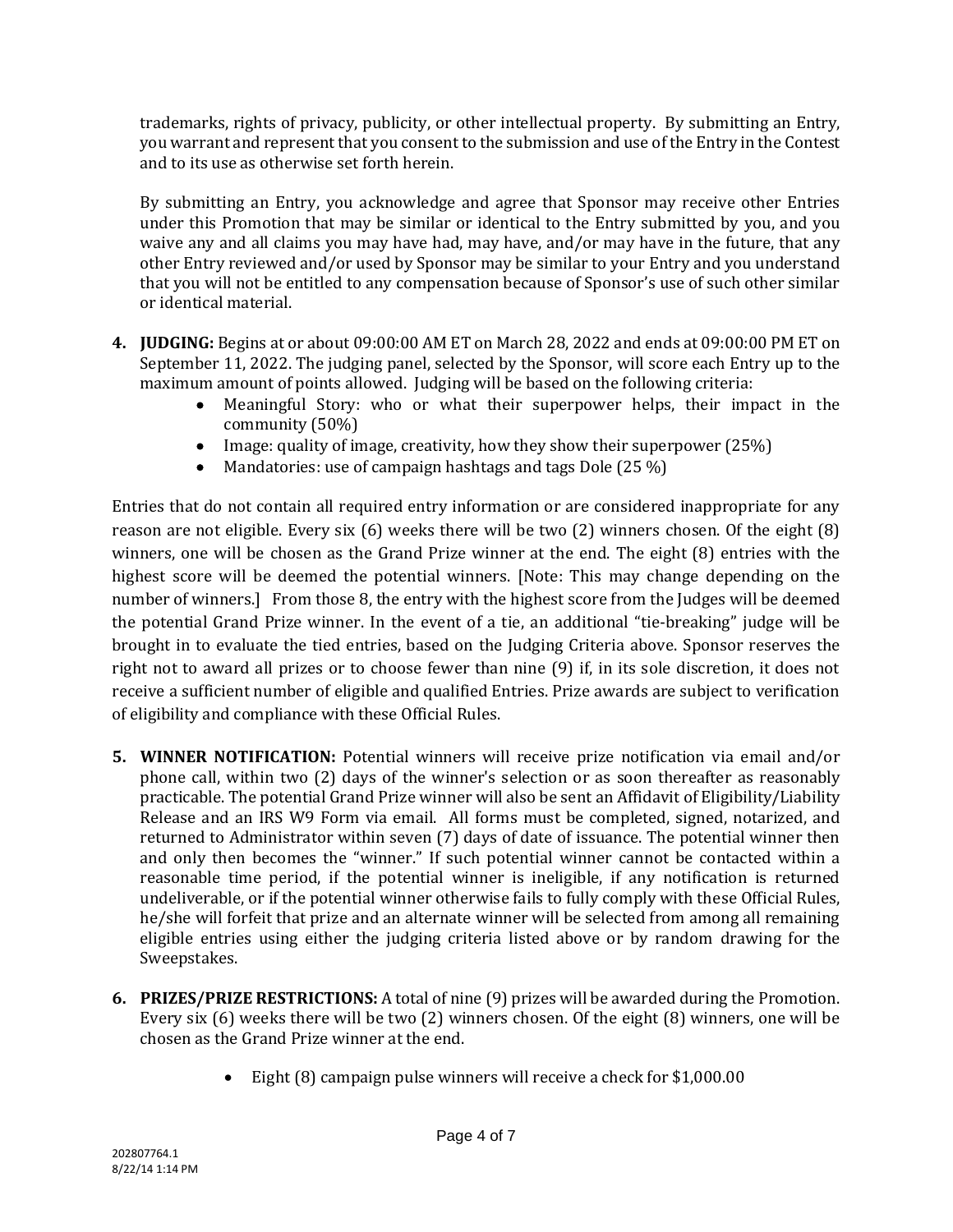# **The ARV of each Campaign Pulse Prize is \$1,000.00**

## **CONTEST GRAND PRIZE:**

• One (1) Contest Grand Prize will be awarded, an additional check for \$2,000.00

# **The Approximate Retail Value ("ARV") of the Grand Prize is \$2,000.00**

# **The ARV of all Promotion prizes is \$10,000.00**

- **7. PRIZE LIMITATIONS: Limit of two (2) prizes per person/per household.** If it is discovered during prize verification you have entered, attempted to enter, or used multiple accounts to enter more than the stated limit, you will be disqualified at the discretion of the administrator or will be void. Entries generated by script, macro, or other automated means or which subvert the entry process, are void. All Entries become the property of Sponsor and will not be acknowledged or returned.
- **8. OWNERSHIP OF ENTRIES:** By using the "#CelebrateSuperHeroes" hashtag to submit an Entry, you agree to be bound by these Official Rules and grant Sponsor a non-exclusive, fully paid-up, and royalty-free, worldwide license to use, modify, delete from, add to, publicly perform, publicly display, reproduce, and translate your Entry, including without limitation the right to distribute all or part of your Entry in any media formats through any media channels. By submitting an Entry, you consent to the use, by Sponsor, its affiliates, subsidiaries, parents, and licensees, of your name, likeness, and image, in connection with the Event and Sponsor's related marketing activities, in any media or format now known or hereafter invented, in any and all locations, without any payment to or further approval from you. You agree that this consent is perpetual and cannot be revoked. For uses beyond the consent that you grant above, you agree that Sponsor's use of your personal data will be governed by the Privacy Policy posted on the Sponsor website. If nominating a user, you must get consent that the image is acceptable to post with agreeance to the above parameters.
- **9. GENERAL PRIZE CONDITIONS:** Prize will only be awarded by Sponsor upon potential winners' verification of eligibility and final approval by Sponsor. Sponsor reserves the right to perform a detailed background check on the potential winners and by entering the Promotion, you hereby authorize Sponsor to perform the same in the event that you are selected as a potential winner. No prize substitution, cash equivalent of prizes, transfer or assignment of prizes is permitted, except by Sponsor which reserves the right to substitute a prize with one of comparable or greater value, in its sole discretion. If any winner is at least 18 but still considered a minor in his/her jurisdiction of residence, prize will be awarded in the name of his/her parent or legal guardian who will be responsible for fulfilling all requirements imposed on winners set forth herein.
- **10. MISCELLANEOUS:** Promotion Parties are not responsible for late, lost, incomplete, corrupted, stolen, garbled, damaged, delayed, undelivered or misdirected entries, all of which are void. Online entries will be considered to be entered by the authorized account holder of the e-mail address submitted at time of entry and he/she must comply with these Official Rules and Instagram Terms and Conditions located at www.Instagram.com. The authorized account holder is deemed as the natural person who is assigned to an e-mail address by an Internet access provider, online service provider or other organization that is responsible for assigning e-mail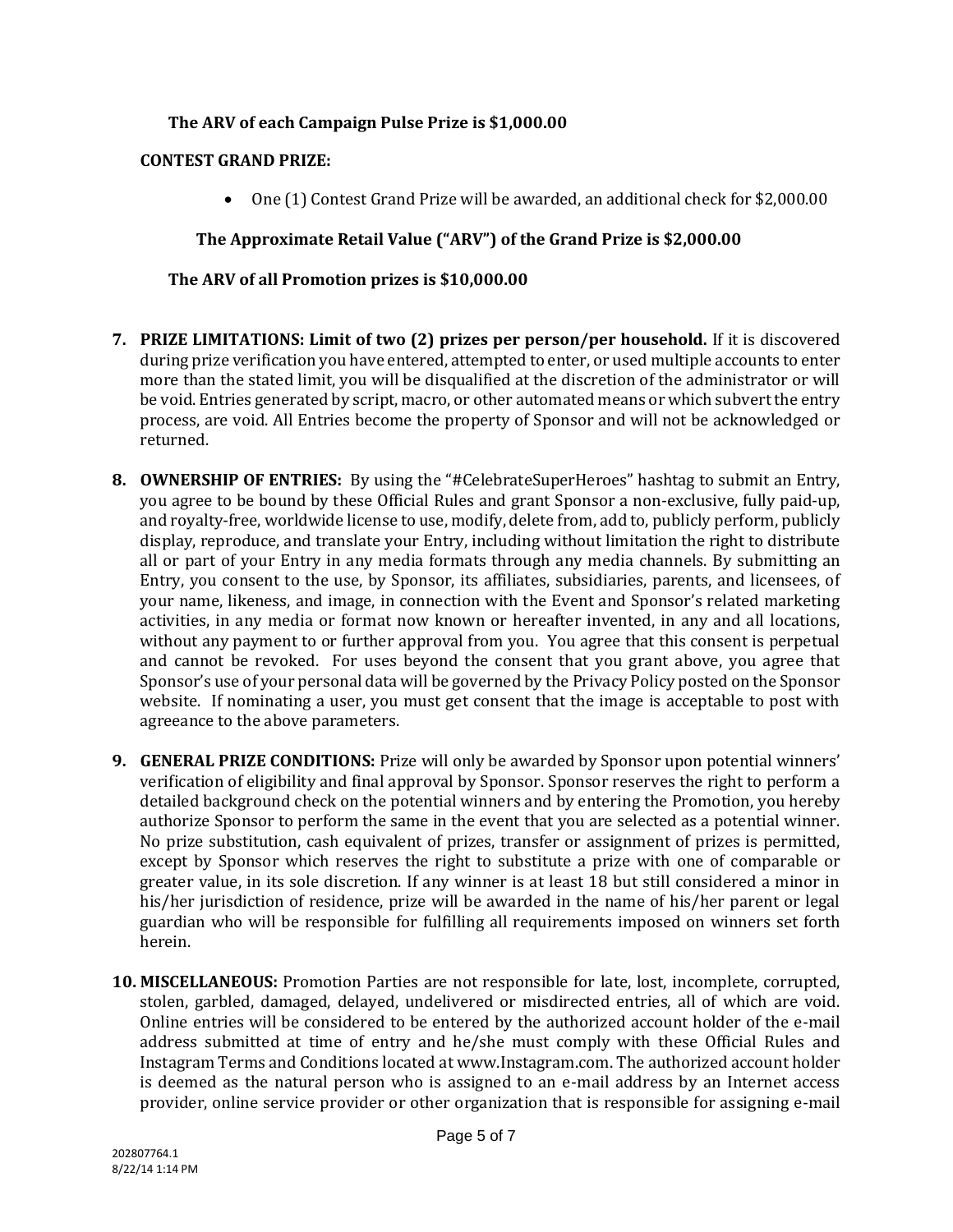addresses for the domain associated with the submitted e-mail address. By entering the Promotion, you recognize and agree that the registration information provided by you will be made available to Sponsor; use of such information will be governed by Sponsor's privacy policy found at https://www.dole.com/en/about-us/privacy-policy. Upon entering the Promotion, winners grant Sponsor the right to print, publish, broadcast, and use world-wide in any media now known or later developed, the winner's name, portrait, picture, voice, likeness, city and state of residence, and biographical information for any purpose, including but not limited to, in advertisements, publicity, and other communications, worldwide, in perpetuity, without additional compensation, notification or permission, except where prohibited by law. You agree to comply with these Official Rules and the decisions of the Sponsor and judges shall be binding and final.

- **11. RELEASE:** As a condition of entering the Promotion, you agree that (1) under no circumstances will you be permitted to obtain awards for, and you hereby waive all rights to claim punitive, incidental, consequential or any other damages, and any claims, judgments or awards shall be limited to actual out-of-pocket expenses; (2) all causes of action arising out of or connected with this Promotion, or any prizes awarded, shall be resolved individually, without resort to any form class action; and (3) in no event will you be entitled to receive attorneys' fees. BY ENTERING THE PROMOTION, YOU AGREE TO RELEASE, DISCHARGE AND HOLD HARMLESS PROMOTION PARTIES AND THE RESPECTIVE OFFICERS, DIRECTORS, AND AGENTS OF EACH, FROM ANY AND ALL LIABILITY FOR ANY INJURY, LOSS, OR DAMAGE OF ANY KIND TO PERSONS, INCLUDING DEATH, AND PROPERTY, WHETHER DIRECT OR INDIRECT, WHICH MAY BE DUE TO OR ARISE OUT OF PARTICIPATION IN THE PROMOTION OR ANY PORTION THEREOF, OR THE ACCEPTANCE, USE/MISUSE OR POSSESSION OF PRIZES, OR ANY PRIZE-RELATED TRAVEL OR ACTIVITY. YOU WAIVE ALL WARRANTIES, EXPRESS OR IMPLIED, INCLUDING BUT NOT LIMITED TO IMPLIED WARRANTIES OF MERCHANTABILITY AND FITNESS FOR A PARTICULAR PURPOSE.
- **12. DISCLAIMER:** Promotion Parties are not responsible for printing or typographical errors in these Official Rules or in any Promotion-related materials. Sponsor reserves the right, in its sole discretion, to disqualify any individual that tampers with the entry process. Sponsor also reserves the right to terminate, suspend, cancel or modify the Promotion and award the prizes for the Promotion from among all eligible, non-suspect entries received (i) as of the date of termination using the judging procedure outlined above or in a random drawing for the Sweepstakes if for any reason this Promotion is not capable of running as planned due to any reason, including infection by computer virus, bugs, tampering, fraud, unauthorized intervention, technical failures or other causes that may corrupt or impair the integrity, fairness or proper play of the Promotion. Promotion Parties are not responsible or liable for any events which may cause errors and/or the Promotion to be stopped, including but not limited to any error, omission, interruption, deletion, defect, delay in operation or transmission, communications line failure, theft or destruction or unauthorized access to, or alteration of, entries, nor are they responsible for any problems or technical malfunction of any telephone, network or telephone lines, computer online systems, servers, or cable, satellite, or Internet Service Providers, computer equipment, software or any other failure of any email or entry to be received by Sponsor on account of technical problems, human error or traffic congestion on the Internet or at any web site, or any combination thereof, including any injury or damage to yours or any other person's computer relating to or resulting from participation in this Promotion or downloading any materials in this Promotion. Promotion Parties are not responsible for computer, mechanical, technical, electronic, network or other errors or problems, including any errors or problems that may occur in connection with the administration of the Promotion, the processing of Entries, or in any other